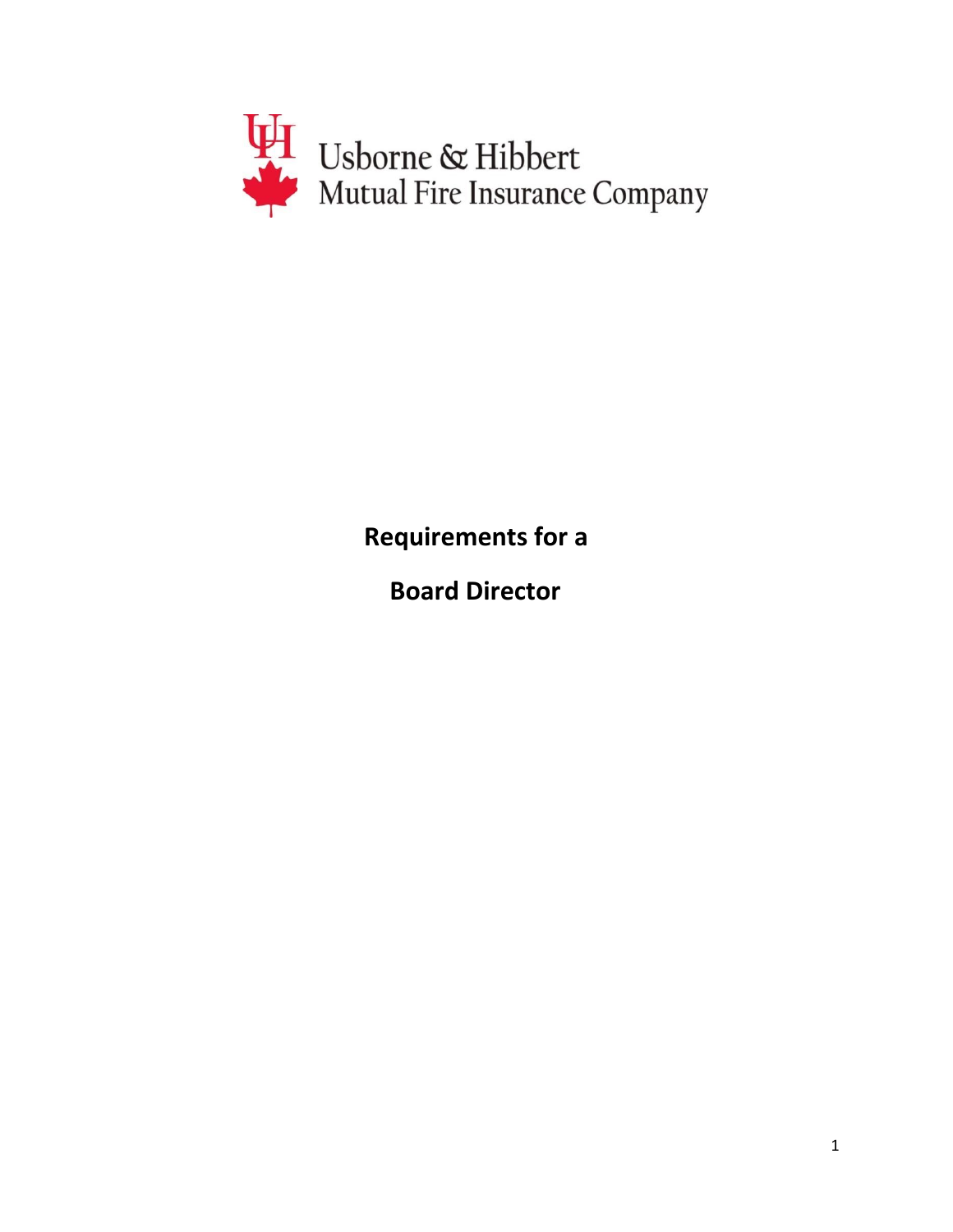## **Usborne & Hibbert Mutual Fire Insurance**

# **Requirements of a Board Director**

## *Index*

| <b>Director Qualifications</b>       |                               | 3  |
|--------------------------------------|-------------------------------|----|
| <b>Regular Board Meetings</b>        |                               | 4  |
| Committees of the Board              | <b>Conduct Review</b>         | 5  |
|                                      | Audit                         | 5  |
|                                      | Investment                    | 6  |
|                                      | Legislative Affairs           | 6  |
|                                      | Nomination                    | 6  |
|                                      | Regular Board & Committee     | 6  |
| <b>Event Attendance</b>              |                               | 7  |
| Directors' Remuneration and Expenses |                               | 7  |
| <b>Directors Responsibilities</b>    | General                       | 9  |
|                                      | Legal                         | 9  |
| Directors' Education                 |                               | 10 |
| Appendix A                           | <b>Board Meetings Details</b> | 11 |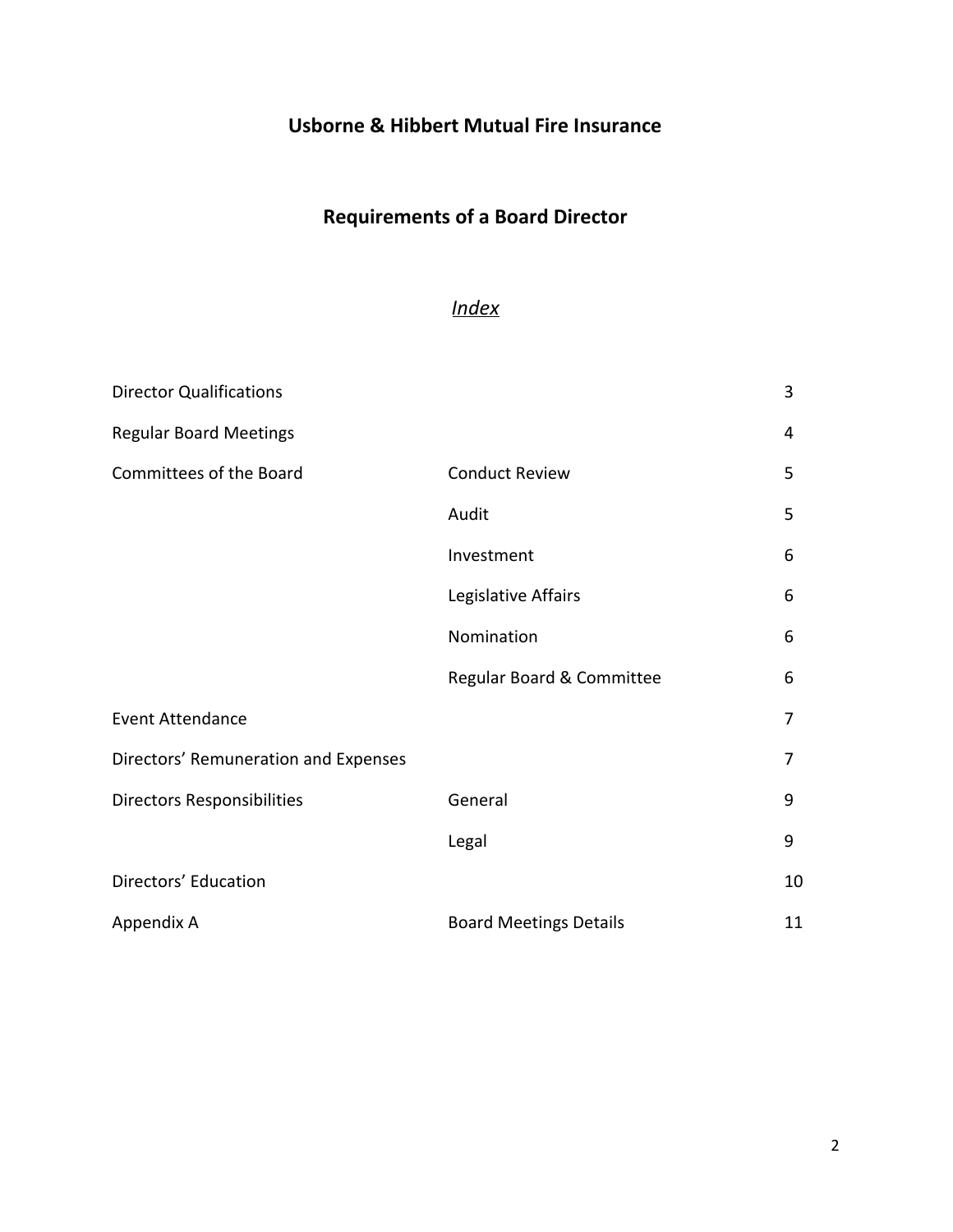## **Requirements of a Board Director**

The Board of Directors of Usborne & Hibbert Mutual Insurance will be comprised of a fair representation geographically of the territory that the company operates in.

#### **Election of Directors**

#### **As per By-Law Qualifications**

#### 1. Qualifications of Directors

- (a) No person is eligible or shall act as a director unless he is 18 or more years of age.
- (b) Notwithstanding any other provisions in the by-laws of the Corporation, no person shall be eligible for election or re-election as a director unless he has been a member of the Corporation and insured therein for a minimum period of three consecutive years prior to the time he seeks office.
- (c) The Board shall annually appoint a Nomination Committee, which shall recruit potential candidates for election to the Board of Directors. The Committee will ensure that all candidates recruited by it are aware of what is expected of a director and the time commitment required, and are otherwise qualified pursuant to this By-law to be elected as a director.
- Any person wishing to seek election or re-election as a director, including those recruited by the Nomination Committee must file his intention to stand for election in writing with the Secretary of the Corporation at least thirty (30) days in advance of an annual meeting or special general meeting called for the purpose of electing a director. *If pursuant to section 30 there is to be a separate election to fill the remaining portion of a vacancy on the Board, when filing notice of his or her intention to stand for election, such notice shall specify if he or she is standing for election to fill the remaining portion of the vacancy or seeking election for a three year term.*
- (d) No undischarged bankrupt shall be a director, and if a director becomes a bankrupt, he shall thereupon cease to be a director.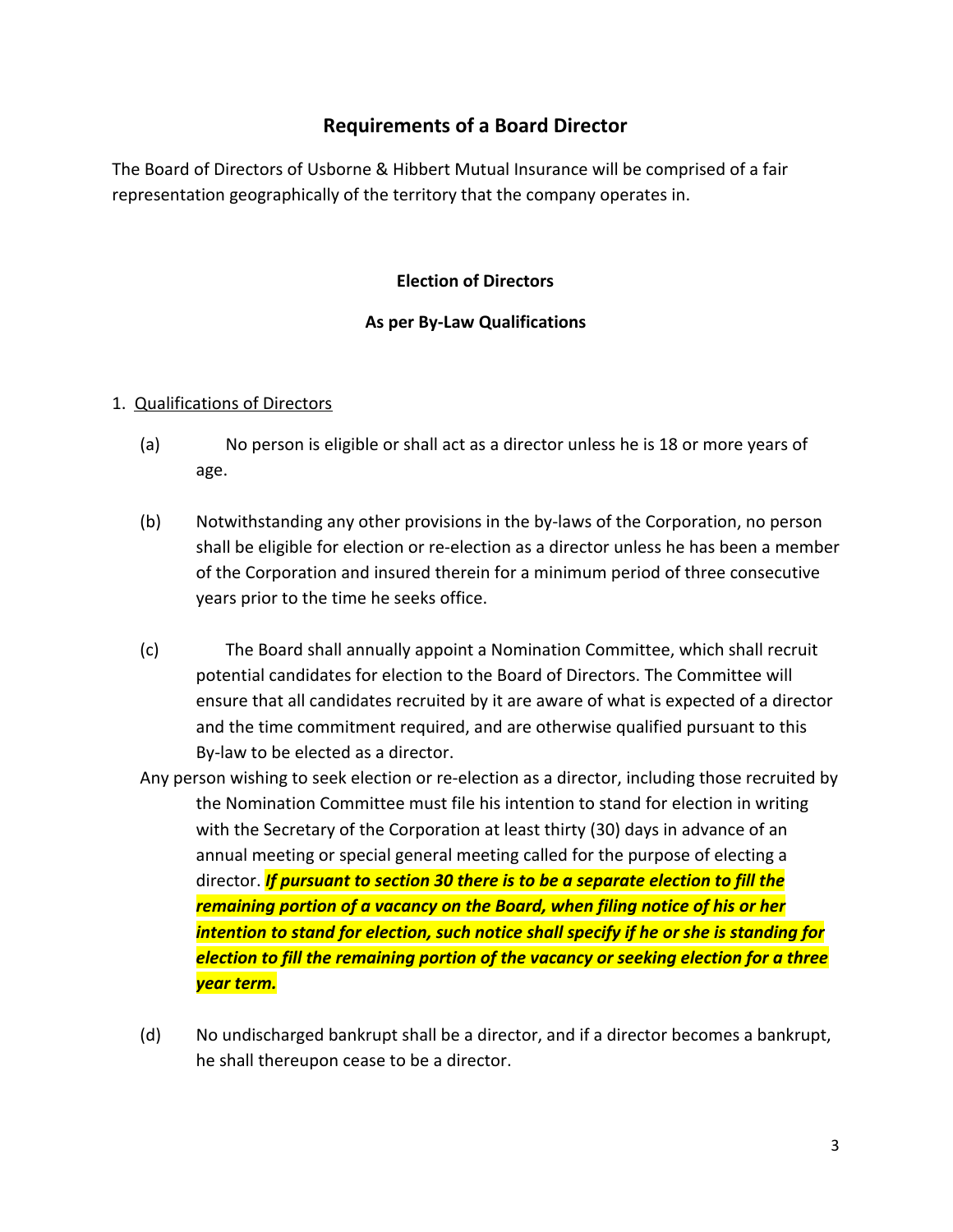(e) No person shall be eligible for election or re-election as a Director after such person has attained his 75<sup>th</sup> birthday; providing that if during his term of office as Director, such person attains his 75<sup>th</sup> birthday, he may remain in office until his current term expires.

#### **Regular Board Meetings**

#### **Schedule**

Meetings are to be held on the 3<sup>rd</sup> Tuesday of each month. (Appendix A)

#### **Content**

Regular items will include:

- Call to Order
- Approval of Agenda
- Approval of Previous Minutes
- Claims Report
- Underwriting Report
- Financial Report
- Manager's Report
- Board Governance
- Community Events
- New Business
- In Camera
- Items for Action

#### **Pre-Meeting Information**

Meeting material will be developed and provided to the Board Members on the Friday prior to the meeting or at least three days in advance of the meeting. Where information is not available in advance, it shall be indicated in the material with an explanation.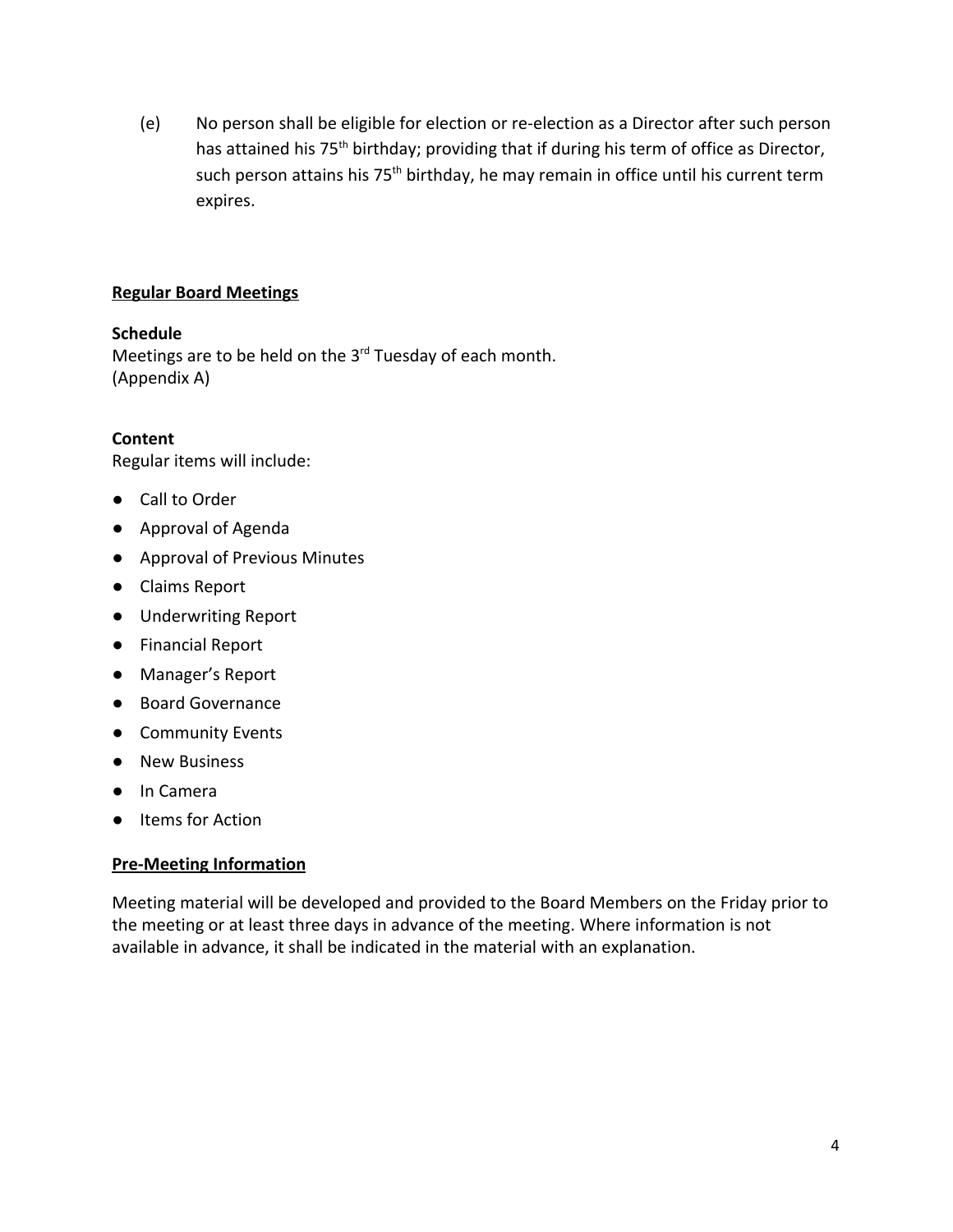**Committees**: All directors participate in the following committees.

### ● **Conduct Review Committee**

There shall be a Conduct Review Committee established under the guidelines of the Corporations Act.

The committee shall have the following specific duties:

To review Board activities to ensure corporate policy and procedure are being followed Including:

- Activities and Actions of Management
- Activities and Actions of Director's & Officers
- Activities and Actions of Board
- Activities and Actions of Board Committees

## **● Investment Committee**

The investment committee will meet annually to review the Investment Policy Statement and the investment managers.

## **● Audit Committee**

There shall be an Audit Committee consisting of all Board Members. The President/CEO shall be considered non-voting members together with the external auditor.

The committee shall have the following specific duties and objectives:

## **1.** *To help Directors Meet Their Responsibilities*

- The Directors are responsible for ensuring that the Company's annual published financial reports are reliable, and present fairly the Company's financial affairs. The statutory audit does not relieve the Director of this responsibility.
- The Audit Committee will become more knowledgeable about the Company's financial reporting and internal control systems by discussions with Management and the external auditors.
- The Audit Committee will provide evidence of the care, diligence and skill required of Directors under the law.

## **2.** *To Provide Better Communication*

▪

The Audit Committee will provide a direct channel of communication between the Board of Directors and the external auditor.

## **3.** *To Enhance the External Auditor's Independent Position*

- The Audit Committee is prima facie evidence that the auditors are primarily responsible to the policy holders through the Board of Directors
- The External Auditor's access to the Audit Committee assures the auditors that they can receive an impartial hearing should serious disagreements arise with Management.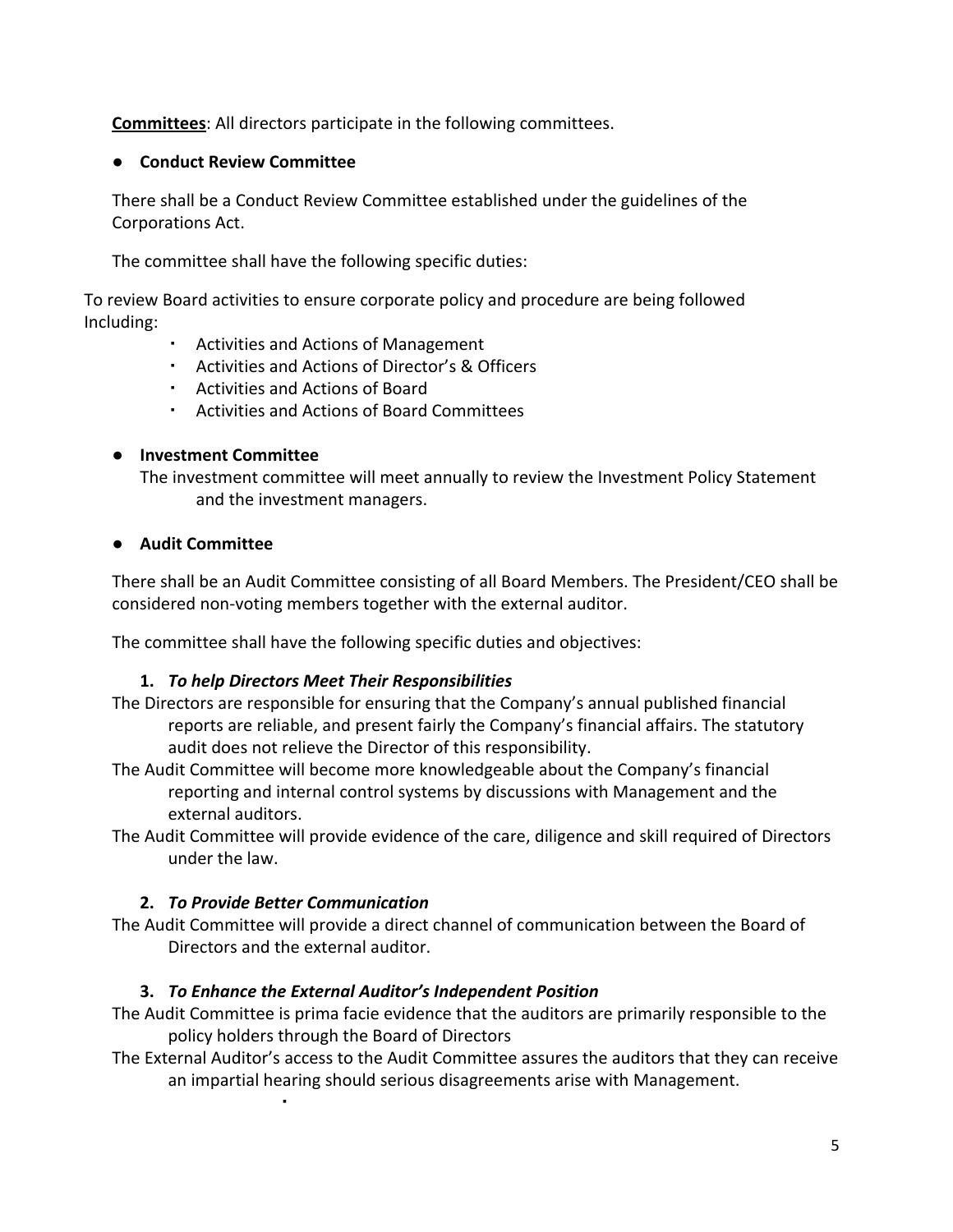**Annual Review of President and CEO expenses**

- **Annual Review of Directors Expenses**
- **Discuss any related issues or concerns the Board may have with the Auditors**
- **Approve the financial statements**
- **● Legislative Affairs Committee Appointment Director Representative**

The Legislative Affairs Committee/Round Table is an OMIA Committee which all members are encouraged to attend. Usborne & Hibbert Mutual Fire Insurance has traditionally had a single Board Director represent them at this round table.

- To report on the activities of the Legislative affairs committee
- To make recommendation to the Board for Action and Participation
- To contact local MP's and MPP's and promote Mutual Insurance to the same
- To attend the annual 'Lobby Day' in Ottawa
- To attend the annual event at Queens Park in Toronto

#### ● **Nomination Committee**

There will be a Board Nomination Committee established consisting of the directors. The mandate of this committee will be to ensure that a full slate of qualified candidates register for all elections for Directors to the Board. This Committee may complete the following:

- *Seek out potential candidates based on Territory, Qualification and/or Experience*
- *Interview prospective candidates prior to them registering for election*
- *Interview registered candidates prior to the election*

#### **● Regular Board and Committee Meeting Attendance**

As the Corporations Act does permit electronic participation in Directors' meetings thus if all the directors present at or participating in the meeting consent, a meeting of directors or of a committee of directors may be held by such telephone, electronic or other communication facilities as permit all persons participating in the meeting to communicate with each other simultaneously and instantaneously, and a director participating in the meeting by those means is deemed to be present at the meeting.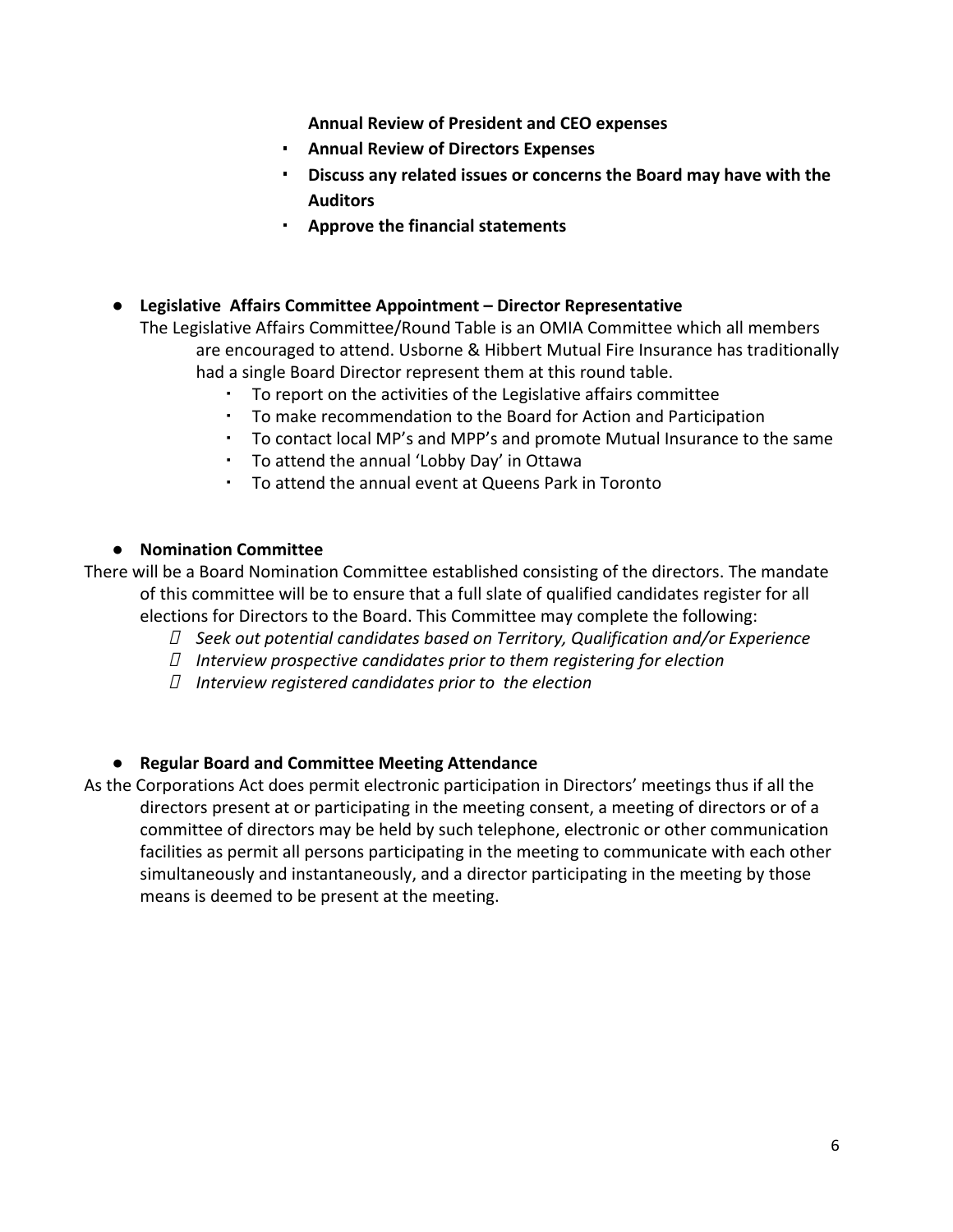#### **Event Attendance**

- ❖ Ontario Mutual Insurance Association (OMIA)
- ❖ Farm Mutual Re
- ❖ Canadian Association of Mutual Insurance Companies (CAMIC)
- ❖ Group C Meeting

The OMIA Convention is held in Toronto for 3 days in March and includes annual general meetings for OMIA and Farm Mutual Re. The CAMIC Convention is held at the beginning of October for 3 days and rotates at different Canadian locations each year. The OMIA President's & Manager's meeting is held at the end of October and rotates at various locations in Ontario. The Chair and President/CEO attend the P&M meeting. All directors are encouraged to attend the OMIA Convention and the Group meeting held in Stratford in November.

#### **Expenses**

The company will pay all registration, travel, meals and accommodation expenses for each authorized event a Director (including his/her spouse) attends. If a director wishes to add additional days to their travel in excess of one they are expected to pay all additional meal and accommodation expenses for those additional days.

#### **Voting Delegate**

If a voting delegate is required at a duly constituted meeting, the Chair shall be appointed the Voting Delegate with the Vice Chair as the alternate and/or if neither of those two are in attendance the President/CEO shall be deemed the voting delegate.

#### **Directors' Remuneration Per Diems and Travel Expenses**

Any Board Member who attends the following will be compensated either on a Full or Half day per diem basis plus Mileage for attending the following:

Regular Board Meetings Committee Meetings OMIA Annual/Special General Meetings FMRE Annual/Special General Meetings Board Planning Meetings Other Ad Hoc Committees as struck by the Board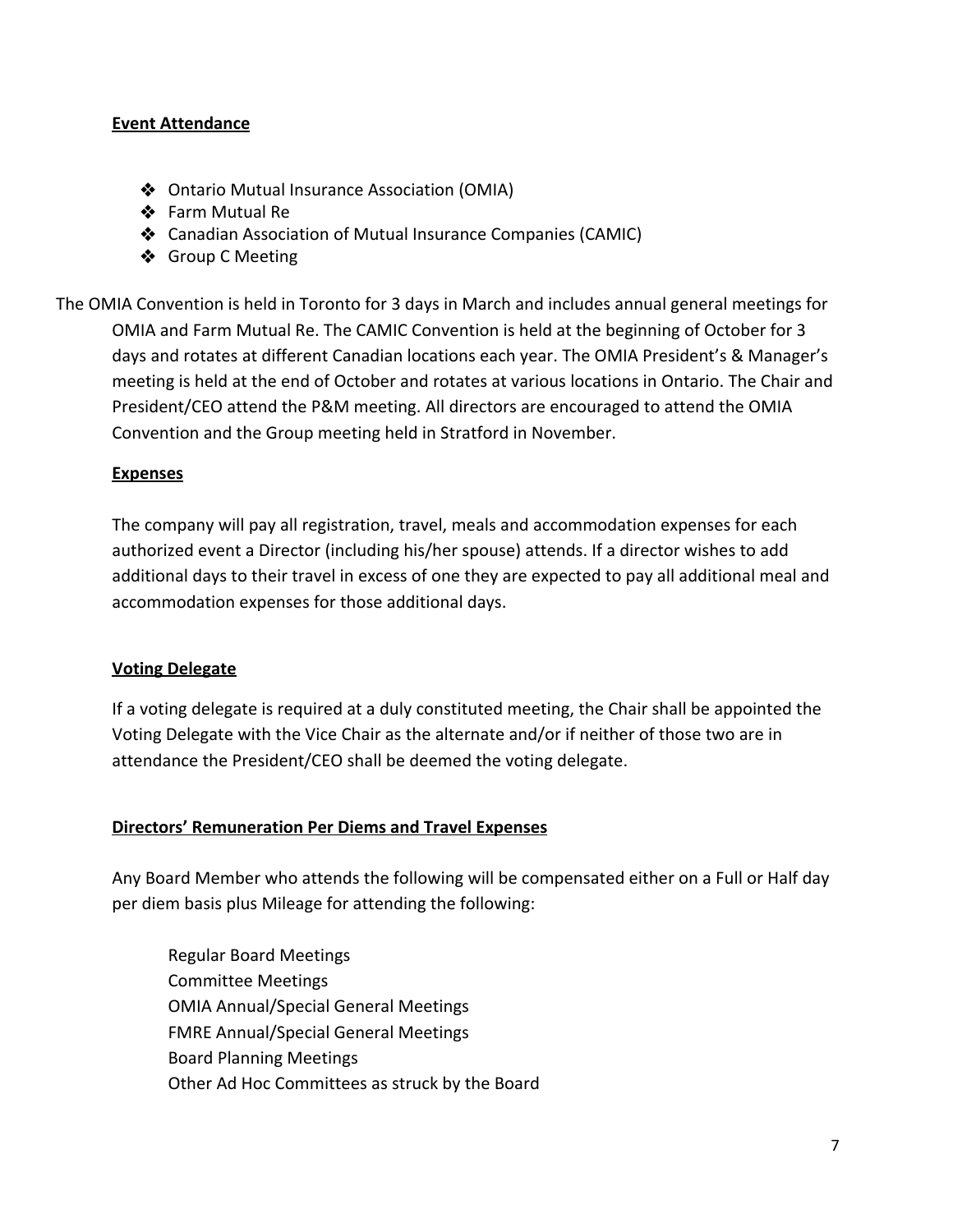One Travel day PRE convention and one travel day Post convention (1/2 Day Per diem) Mutual or Broker Office Openings (1/2 Day Per diem) Seminars and Training U & H Golf Tournament (1/2 Day Per diem) Other occasions when you are asked to represent the Company (1/2 Day Per diem)

#### **Directors' Remuneration**

#### **Per Diems for Meetings**

| Regular Per Diem or Meeting Rate | \$450 |
|----------------------------------|-------|
| Half (1/2) Day Per Diem Rate     | \$225 |

#### **Honorariums**

| Chair: | \$500 Total Annual |
|--------|--------------------|
|        |                    |

#### **Benefits**

- Health and Dental Basic Plan
- Accidental Death and Dismemberment
- Health Care Spending Account \$1,000.00 Annually

**Mileage** is reimbursed at \$.55/km

#### **Recognition of Service**

#### **Directors**

For Directors who are retiring, a gift is provided.

#### **Recognition of Retiring Directors**

Retiring directors who have served a minimum of 3 terms (9 years) as a director of the company will be honoured with a lunch or dinner held in their honour. The retired Director's family members will be invited to join in the celebration. At this time, a retirement gift will be presented to the retired Director. In lieu of a retirement lunch or dinner in their honour, a director may choose a registered charity for the corporation to make a donation to on their behalf.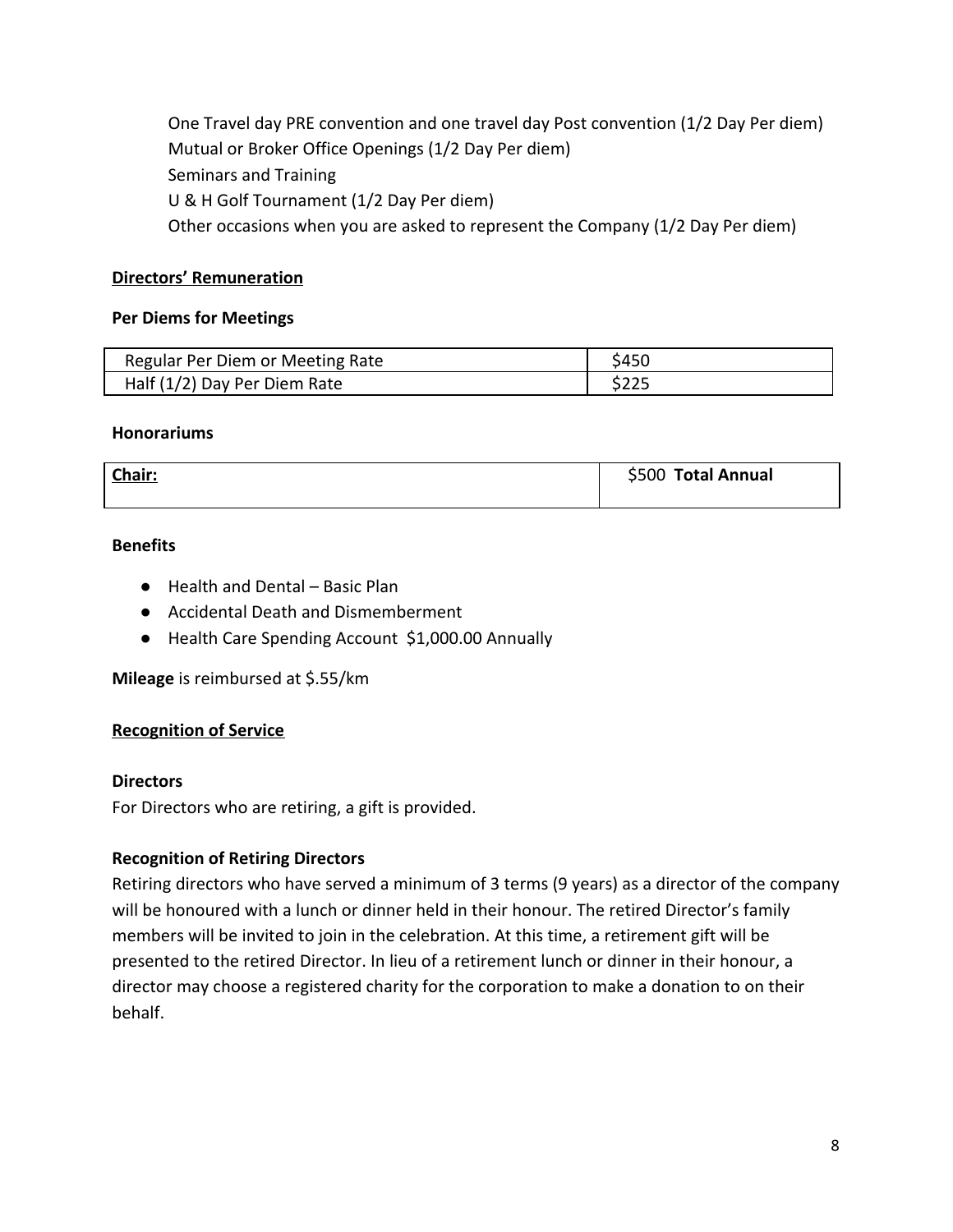#### **Directors' Responsibilities**

#### *The Directors' responsibilities include (but are not limited to) the following:*

- The Directors are required to call a meeting of the Members for election of the Directors and transaction of such other business as may properly be brought before an annual meeting of the Members, no later than four months after the end of each fiscal year.
- Following their election, the Directors must act and vote as a Board of the Corporation and are empowered to administer its affairs on behalf of its policyholders.
- The articles of incorporation, the by-laws and the applicable corporate statute cover the Board of Directors.
- Before acting independently on behalf of the corporation, a Director has to be given specific authority to do so by the Board.
- No Director can act or vote by proxy at a regular or special meeting of the Board of Directors.
- The Board may appoint from among themselves various Committees and assign specific functions to these committees eg. Executive Committee, Audit Committee, Finance Committee.
- The Directors are also given the power to appoint officers and assign responsibility for the daily operations of the corporation.
- Every Director of the corporation has a statutory duty to act honestly and in good faith with a view to the best interests of the corporation.
- Directors must also exercise the care, diligence and skill in carrying out their respective responsibilities within the corporation that a reasonable prudent person would exercise in comparable circumstances.
- A Director with a personal interest in a matter under consideration by the Board must disclose in full what that interest is and usually will be required to abstain from voting on the matter.

#### **Legal Guidelines towards "The Legal Responsibility of Directors"**

The responsibilities of Directors and Officers have become increasingly onerous in recent years due to the growing number of statutes that impose personal liability on Directors' and Officers' for the misdeeds of their corporations and/or for their own acts carried out in their capacity as Directors and Officers.

Subject to any limitation, imposed by the law of the applicable jurisdiction, the Corporation agrees to indemnify the Directors/Officers against all costs, charges and expenses including an amount paid to settle an action or satisfy a judgment, reasonably incurred by him in respect of any civil, criminal or administrative action by reason of being a Director/Officer if:

1. he acted honestly and in good faith with a view to the best interests of the Corporation, and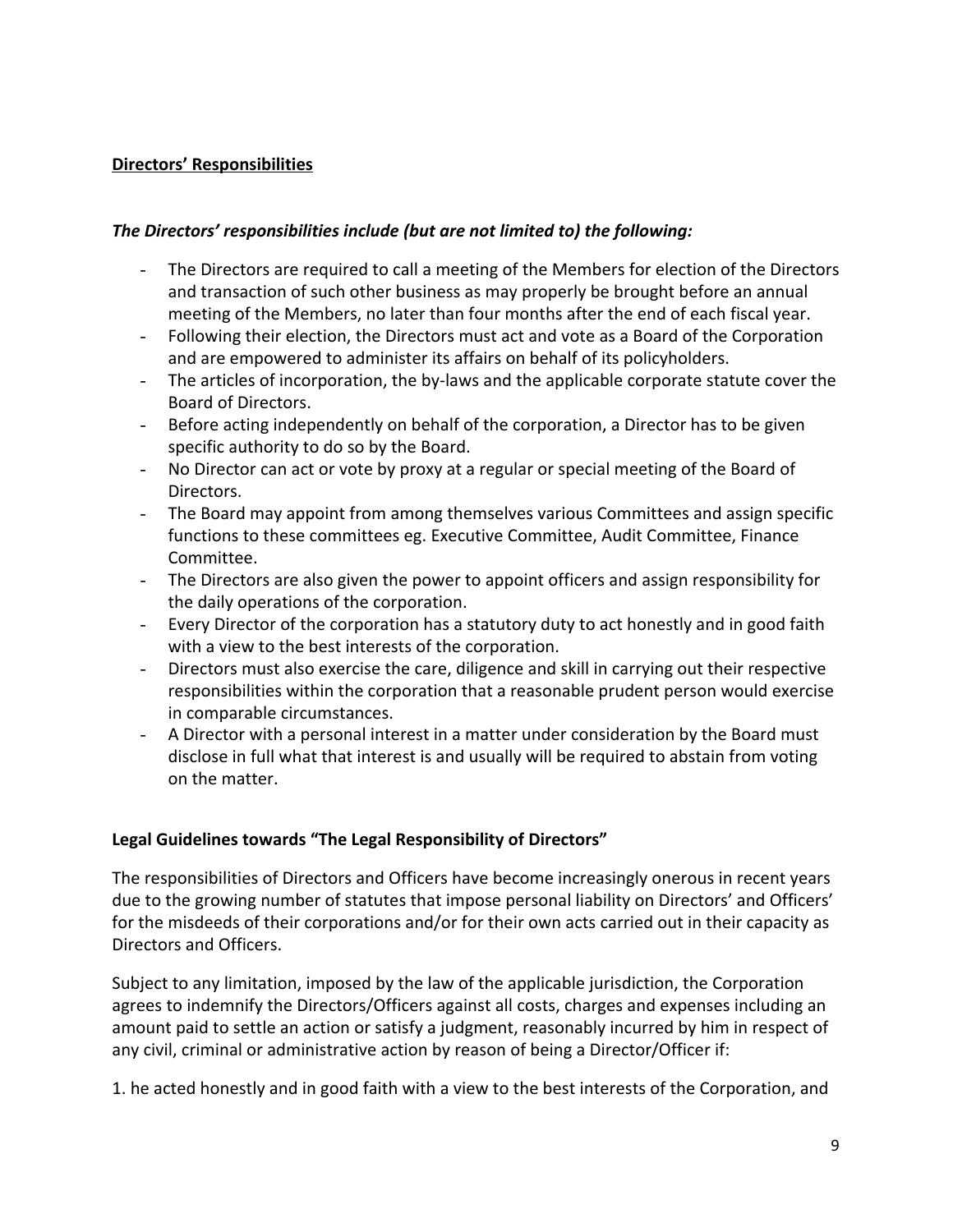2. in the case of a criminal or administrative action or proceeding that is enforced by a monetary penalty he had reasonable grounds for believing that his conduct was lawful.

Usborne & Hibbert Mutual Fire Insurance purchases Directors' and Officers' Liability Insurance which provides personal protection for Directors and Officers against Wrongful Acts, or Alleged Wrongful Acts. Upon written request a copy of this policy will be provided to any Director/Officer who wishes to examine it to determine what is, and what is not covered.

The Code of Conduct for Directors will be reviewed annually.

#### **Directors' Education**

Directors will attend a minimum of two educational opportunities annually which can include but are not limited to OMIA session or Group meetings or presentations from experienced professionals and/or consultants.

Refer to the OMIA Director Certification Program for more information.

Reading material will be recommended and provided by the company for personal development throughout each year.